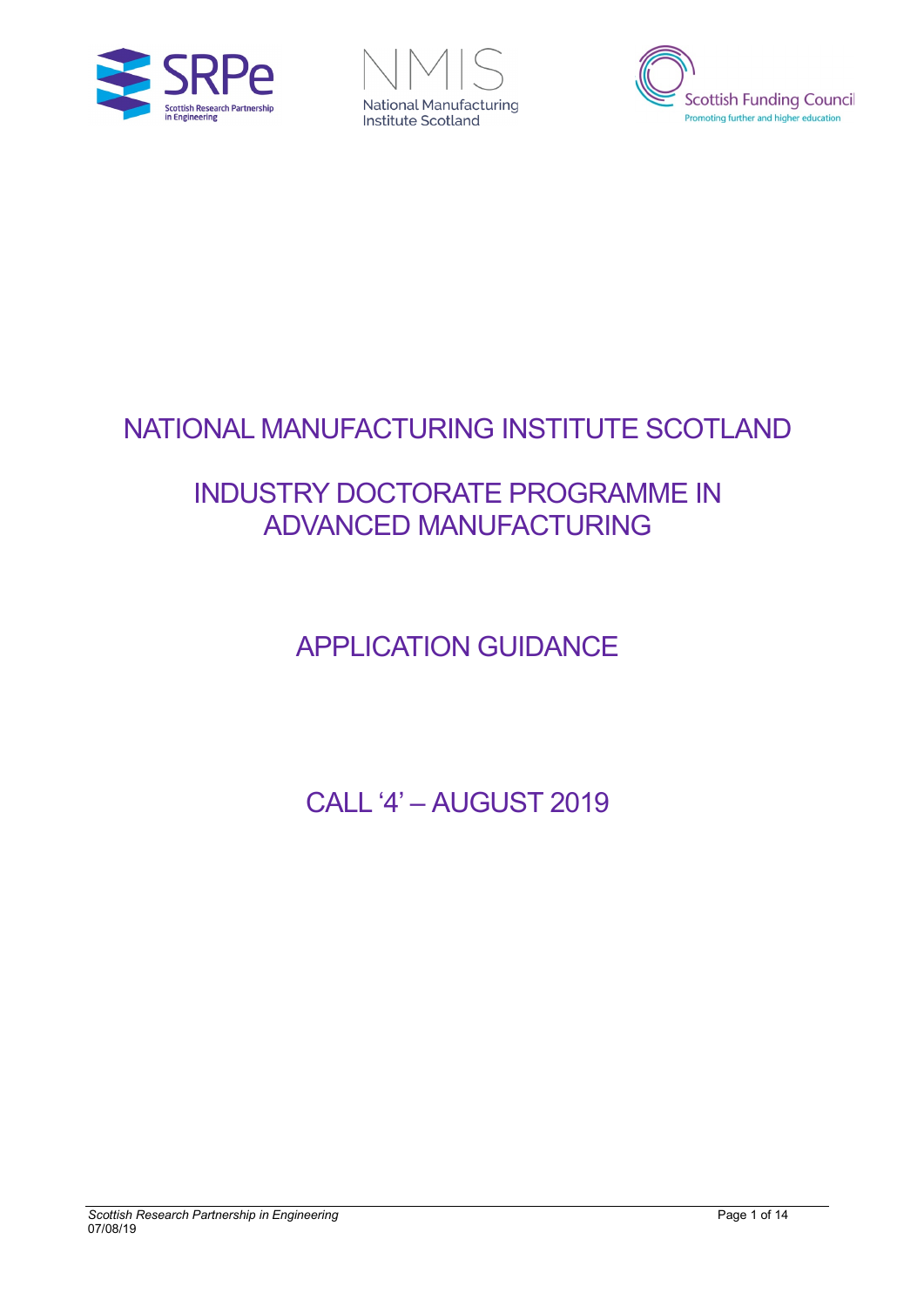





### 1. SUMMARY

SRPe invites applications to the National Manufacturing Institute Scotland Industry Doctorate Programme (NMIS-IDP). NMIS is an industry-led international centre of manufacturing expertise which aims to make Scotland and the UK a global leader in advanced manufacturing. Industry, academia and public-sector bodies will work together to transform skills, productivity and innovation in the sector.

Under the NMIS-IDP SRPe is launching a total of thirty NMIS industry doctorates (PhDs) in advanced manufacturing (co-funded by industry and Higher Education partners) between October 2018 and March 2020. The programme is designed specifically around industry needs and will be delivered in close collaboration with the NMIS development team and advanced manufacturing industry community involving OEMs, SMEs and other supply-chain partners.

Successful NMIS-IDP projects must be driven by industry demand and will address key areas of manufacturing challenge and skills development from across a wide spectrum of organisations and sectors. A defining characteristic of the NMIS-IDP is that the projects will address industry-driven challenges, with companies as co-investors and engaged directly with the research.

The NMIS-IDP is delivered by SRPe as part of the Manufacturing Skills Academy of the National Manufacturing Institute Scotland. The NMIS-IDP also forms the first phase of the pan-Scottish SRPe Engineering Graduate School in relation to SRPe's Advanced Manufacturing theme.

The industry doctorates will be of up to four years' duration and will address the most critical skills and technical research challenges in advanced / digital manufacturing. Each project must be hosted by a SRPe university and sponsored by at least one industrial company.

This 4<sup>th</sup> call will fund projects commencing between January 2020 and March 2020. Further information on the specifications of this call and how to apply are provided within this document.

#### **The call has a single-stage application process with deadline 5pm on Friday 18th October 2019.**

SRPe aims to inform applicants of the outcome of their applications by 2<sup>nd</sup> December 2019. NMIS-IDP students must be registered by their institution from  $1<sup>st</sup>$  January 2020 and no later than  $31<sup>st</sup>$ March 2020.

Any queries regarding the application process should be directed to Sarah Doherty, SRPe Administrator at [sarah.doherty@srpe.ac.uk.](file://ds.strath.ac.uk/idrive/Admin/TIC/SRPE/1.THEME%20-%20ADVANCED%20MANUFACTURING/NMIS/NMIS-IDP_CPD/KEY%20NMIS-IDP%20DOCUMENTS/IDP%20COHORT%203/IDP%20COHORT%203_APPLICATION%20PACK/sarah.doherty@srpe.ac.uk)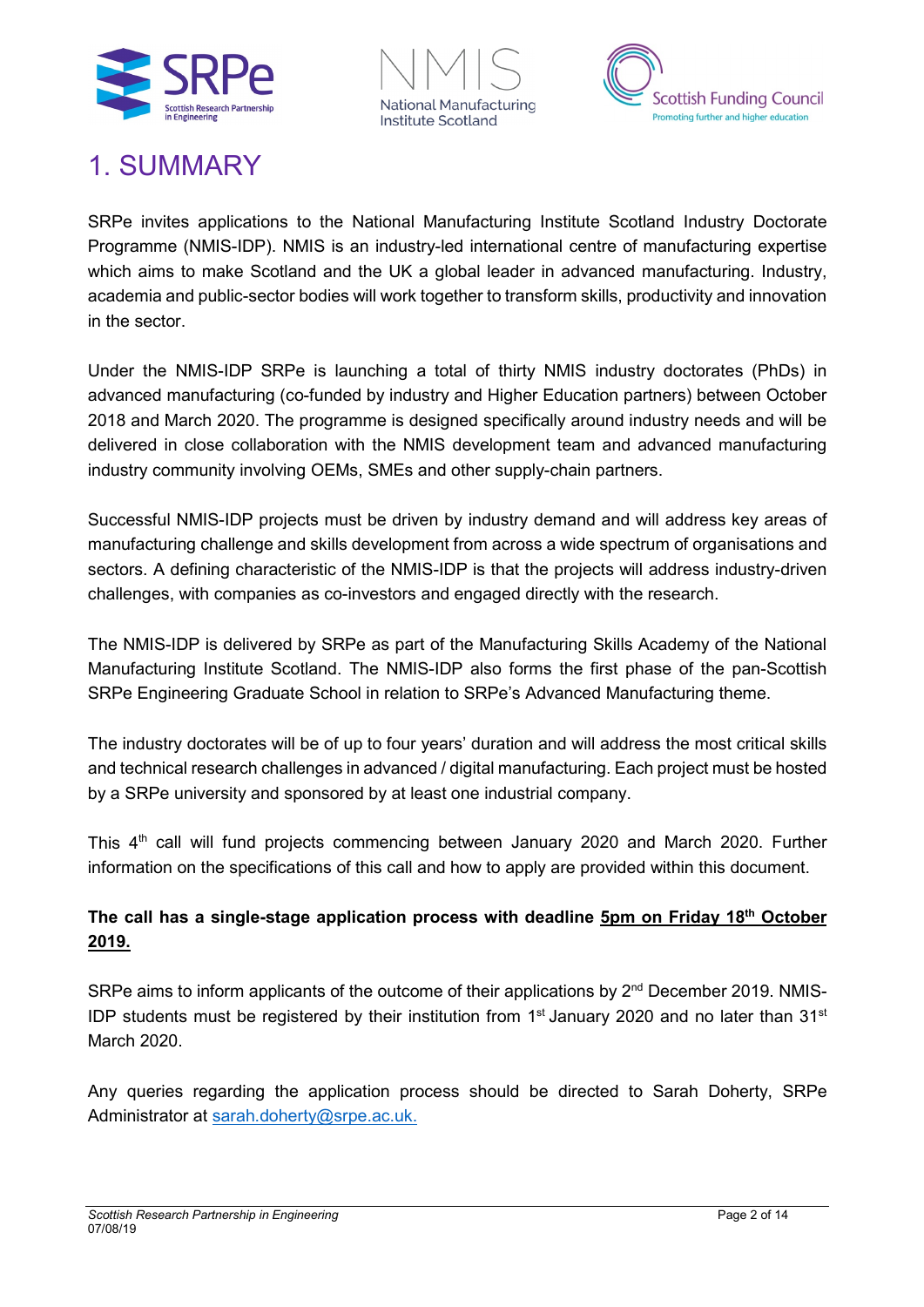





## 2. BACKGROUND

### 2.1. Scottish Research Partnership in Engineering (SRPe)

The Scottish Research Partnership in Engineering (SRPe) is the pan-Scottish partnership of ten universities engaged in world-class engineering research working in collaboration with industry and government. SRPe is a community of more than 1,100 academics, 5,500 postgraduate students and 13,500 undergraduate students.



SRPe's overall strategy and collaborative activities are focused around five strategic themes matching national-level strategic priorities and challenges with the key areas of engineering research and innovation strength across the Scottish university pool. The strategic themes and priorities are driven by the potential for socio-economic impact based on industry needs, nationallevel economic growth potential and challenges for society today and in the future. The themes are strongly horizontally integrated providing the robust cross / multi-disciplinary innovative researchdriven solutions required to address the complex industrial and societal challenges of the 21st century.

Advanced Manufacturing is a key strategic theme for SRPe. As manufacturing becomes increasingly advanced and enters the age of digitalisation, Scotland is extremely well-positioned to produce major socio-economic benefits associated with the digitalisation of manufacturing and innovations across its underpinning technologies.

### 2.2. National Manufacturing Institute Scotland (NMIS)

The National Manufacturing Institute Scotland (NMIS) will be an industry-led international centre of manufacturing expertise where research, industry and the public sector work together to transform skills, productivity and innovation to attract investment and make Scotland a global leader in advanced manufacturing.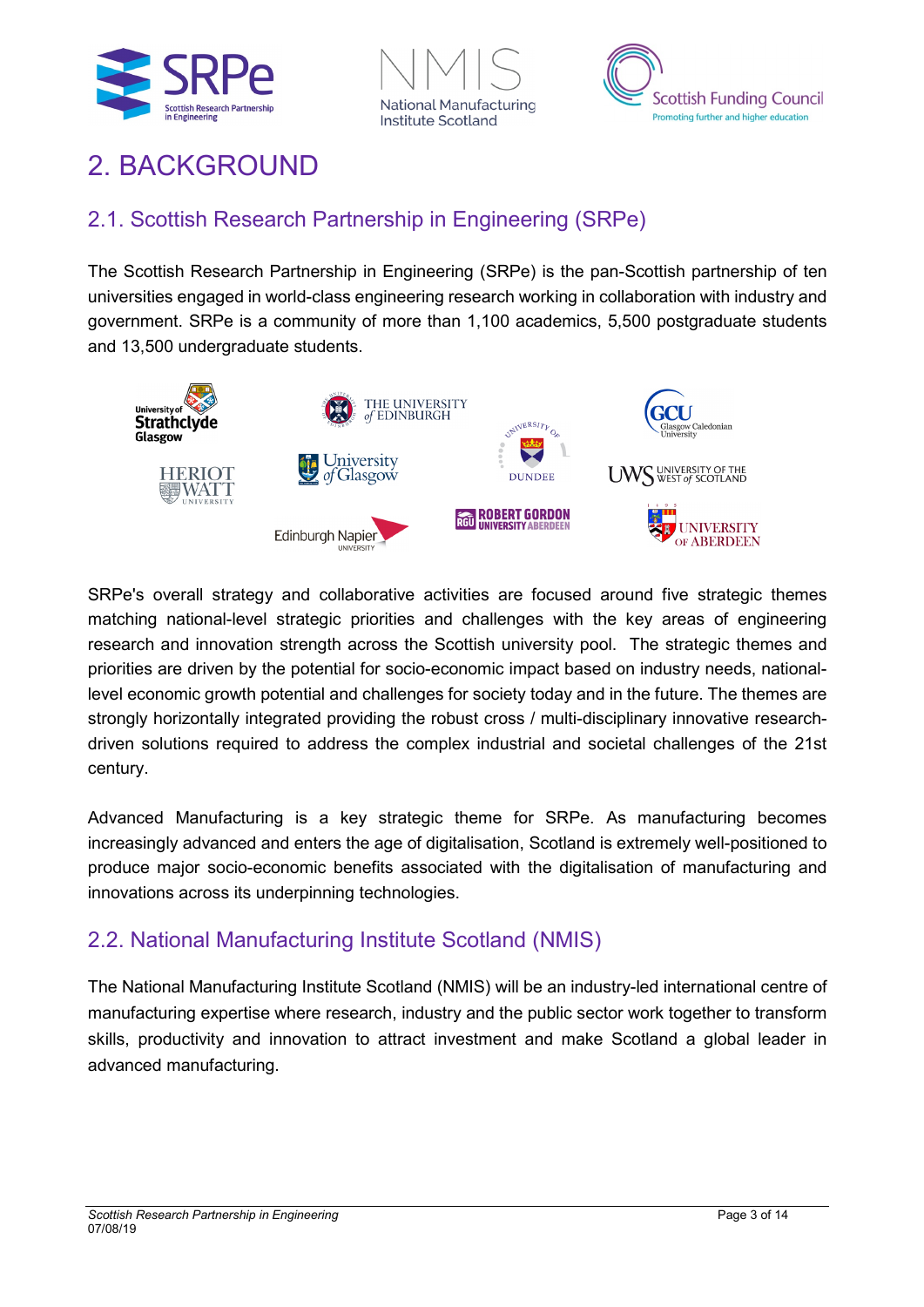





The NMIS-IDP will be delivered by SRPe and will be an integral part of the Manufacturing Skills Academy of NMIS. NMIS' focus on digital manufacturing, automation and skills (via its Manufacturing Skills Academy) will bring benefits across multiple sectors. Industrial manufacturing businesses in aerospace, engineering, automotive, renewables and shipbuilding will particularly benefit, but NMIS will also support businesses in sectors such as oil and gas, nuclear, chemicals, medical and life sciences, and food and drink, etc.

# 3. CALL FOR APPLICATIONS

SRPe invites applications to the NMIS Industry Doctorate Programme (NMIS-IDP) for projects that support the Scottish Government's aim to make Scotland a global leader in advanced manufacturing.

Successful projects must be driven by industry demand and will address key areas of manufacturing challenge and skills development from across a wide spectrum of organisations and sectors.

A defining characteristic of the NMIS-IDP is that the projects will address industry-driven challenges, with companies as co-investors and engaged directly with the research.

The industry doctorates will be of up to four years' duration. Each project must be hosted by a SRPe university and sponsored by at least one industrial company.

The NMIS-IDP will provide funding towards the fees and stipend at 50% (up to a maximum of £40K over four years) with the University / Industry Sponsor providing the remaining 50%, with the minimum threshold for Industry funding set at 40%. All additional project costs are to be provided by the University / Industry Sponsor.

Projects under this call are due to commence between 1<sup>st</sup> January 2020 and 31<sup>st</sup> March 2020.

### 3.1. Specifications and Funding Overview

The NMIS-IDP awards are competitive, and applications will be assessed based on their ability to clearly demonstrate industry-driven needs in addition to quality, impact and strategic alignment with the overall objectives of the Scottish Government 'Manufacturing Action Plan (MAP): A Manufacturing Future for Scotland'.

The doctorates will be up to four years' duration.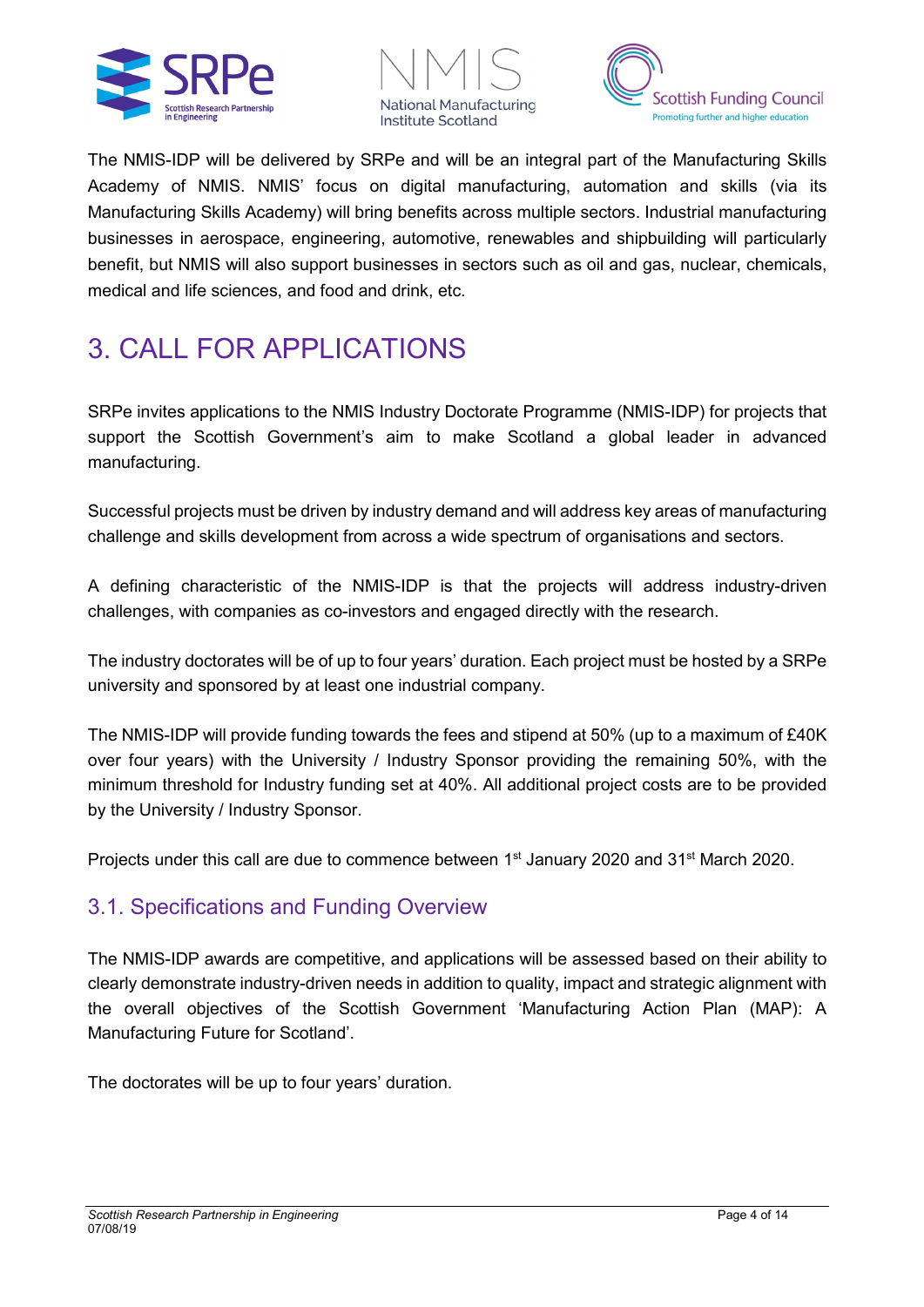





**The NMIS-IDP will provide fees and stipend of up to £10K and £30K respectively.** This represents matched (50%) funding over the four-year doctorate of the average Home / EU rate fees (total £20K) and stipend (total £60K).

The expected distribution of fees and stipend is shown below:

- NMIS-IDP 50% (capped at up to £10K fees and £30K stipend)
- Industry Sponsor 40% (minimum threshold)
- University 10% (maximum)

#### Note there is a **minimum threshold for Industry Sponsor contributions of 40%** as shown above.

Industry Sponsor contributions in excess of 40% (up to the maximum of 100%) are to be encouraged where appropriate. This flexibility is built in to reflect that there may be a range of different IP requirements across the programme depending on Industry Sponsor needs.

### 3.2. Eligibility Criteria

For an application / project to be eligible for NMIS-IDP funding, it must meet the following criteria:

- The project must be hosted by a SRPe university.
- The project must be based on an industry-driven need and must focus on innovation in, or application of, advanced / digital manufacturing and / or its underpinning technologies.
- There must be at least one academic supervisor (Lead Academic Supervisor), and one Industrial Supervisor. We welcome applications with a  $2<sup>nd</sup>$  / Co-Supervisor based in another UK university.
- A letter of support from the Industry Sponsor, confirming their financial commitment (cost contribution), must be included with the application.
- There is a minimum threshold for Industry Sponsor contributions of 40% (fees and stipend at Home / EU Rates).
- The application must include a clear breakdown of all costs associated with delivering the project (including in-kind contributions from Industry Sponsor and other external sources), and how the non-SRPe contribution is to be split between the academic institution and industry sponsor.
- For international students to be eligible for the programme, the applicant must be able to evidence funding to cover the shortfall between home / EU and international fees.
- The NMIS-IDP **is not limited to** Industry Sponsors based in Scotland.
- Previous applicants to the NMIS-IDP (successful or unsuccessful) are welcome to submit applications to this call.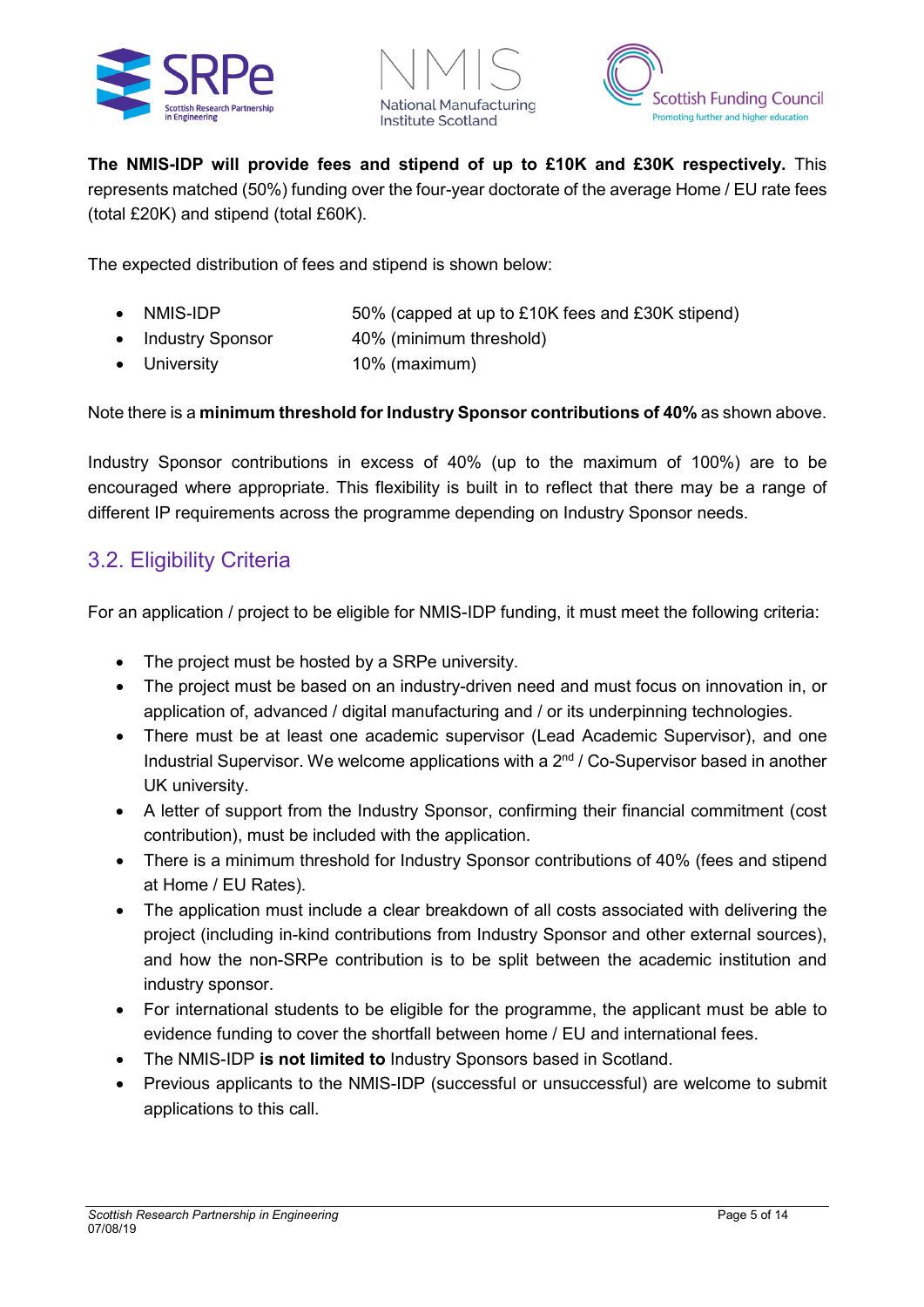





• Applicants must ensure they have received sign-off by an authorised signatory from their institution (e.g. by Head of School or Dean of Research).

### 3.3. Assessment Criteria

Applications to the NMIS-IDP will be assessed against the following criteria:

#### **STRATEGIC ALIGNMENT**

- Alignment with the Scottish & UK Governments' manufacturing vision and strategy
- Evidence of strategic gap / industry-driven priority demand
- Added value / industry driven need for industry-academic collaboration with clear industry commitment

#### **QUALITY**

- Quality of the research environment for delivery of the project and supervision of the student
- Level of innovation and technical challenge
- Project objectives, outcomes, deliverables with clear methodology, work plan and timescales

#### **IMPACT & BENEFITS**

- Impacts and benefits (industry sectors, effect on the supply chain)
- Route to impact
- Potential for longer-term collaborative relationships / activities

## 4. APPLICATION PROCESS

To submit an application please complete the NMIS-IDP Application Form released with this call following the guidance contained within this document.

When completing the application form please **do not exceed the maximum number of words** in each section.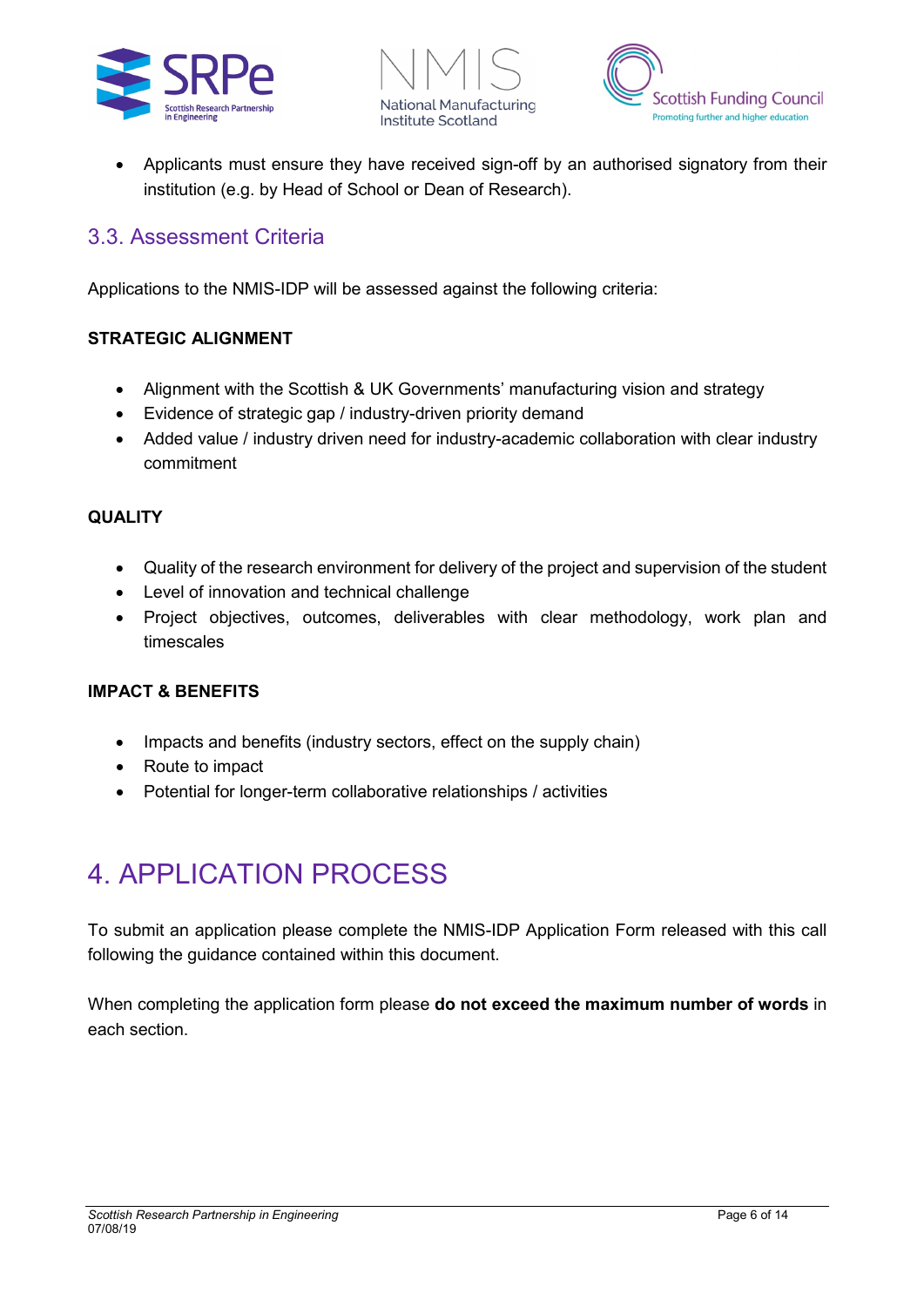





Please note that applications must be accompanied by a letter of support from the Industry Sponsor(s), confirming their financial commitment (cost contribution) to the project, along with the student's CV and copies of academic qualifications (if the student has already been identified).

Completed application forms should be emailed, along with supporting documentation to Sarah Doherty, SRPe Administrator [\(sarah.doherty@srpe.ac.uk\)](mailto:sarah.doherty@srpe.ac.uk) by **5pm on Friday 18th October 2019.** Applications received after this deadline will not be eligible.

**Applicants must ensure they have received institutional sign-off by an authorised signatory** (i.e. by Head of School or Dean of Research) before they submit an application (Section 8 of the Application Form: Applicant Signature & Institutional Approval)**.**

When preparing your application, please note the following points against each section of the application form:

#### SECTION 1 – MAIN APPLICANT DETAILS

The Main Applicant must be the Lead Academic Supervisor, and the key contact for the application process. Please include full details of the home institution, department, school or college, along with job title and full contact details.

#### SECTION 2 – PROJECT DETAILS

The project title is required, along with confirmation that the project duration will be four years. If the project duration will not be four years a statement must be provided explaining proposed project duration and the reason for this.

The project description should include details on the scope and rationale for the project including information aligned with the Assessment Criteria described in Section 3.3 of these guidelines.

Details on the access to outputs and intellectual property should be provided as described in Section 5 of these guidelines.

A Project Summary / Abstract should be provided in 300 words or less, describing the project including details of the academics and industrial partners involved, the business / industry / technical challenge the project will address and the intended outcomes and impact of the project.

**Note should be taken that, in the event that the application is successful, this abstract will be published in the public domain for reporting and publicity purposes.**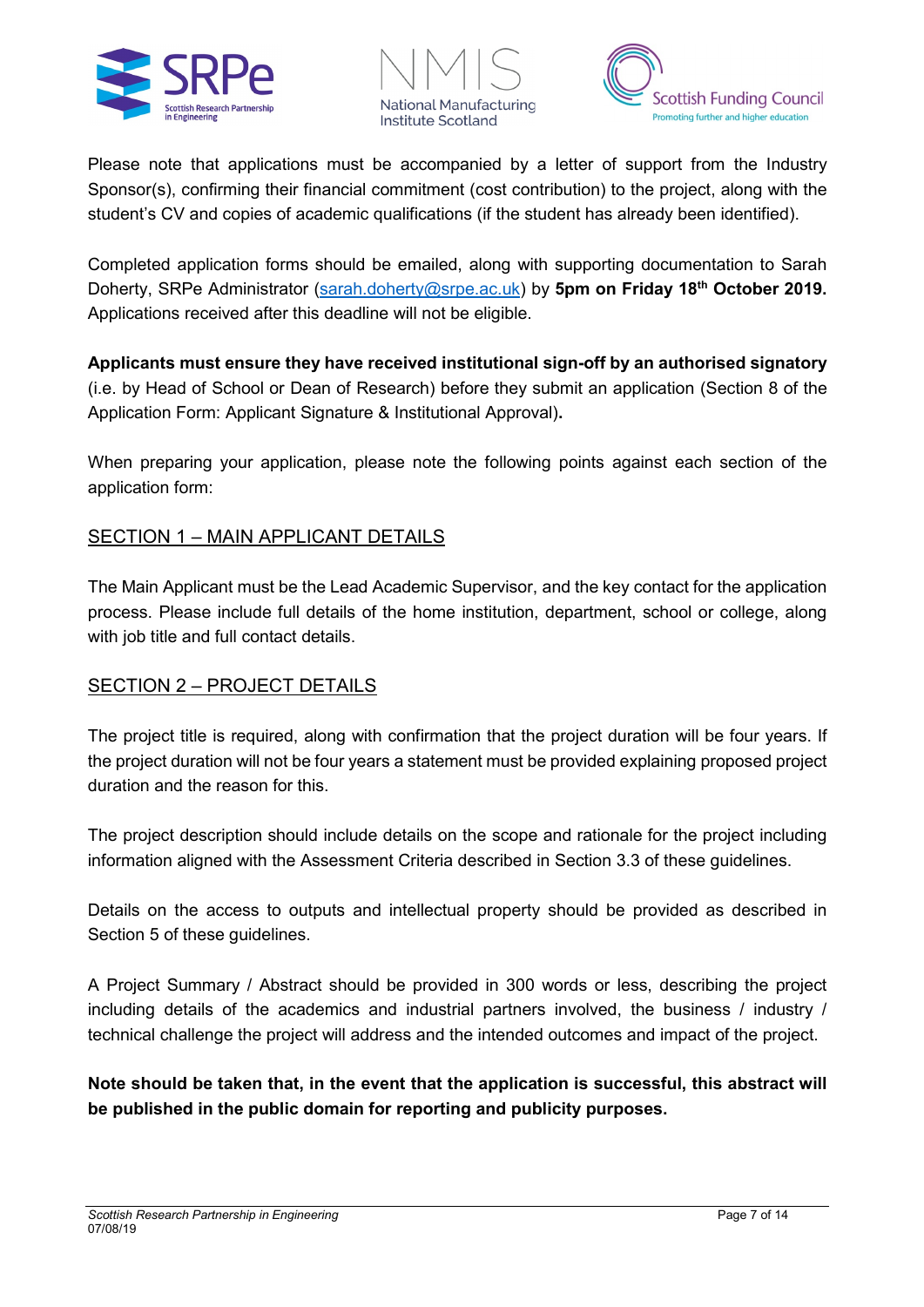





#### SECTION 3 – INDUSTRY SPONSOR

The Industry Sponsor (company) and the name / contact details of the Key Contact should be provided. Note that this could be different from the Industrial Supervisor.

For applications to be eligible, the funding from the Industry Sponsor must be confirmed, along with a Letter of Support, including a statement on the cost contribution from the company.

A summary should be provided on the Industry Sponsor's sectors of business operation key objectives; main range of products and / or services and details of any operational base in Scotland / UK (existing or planned).

The number of employees in the company should be stated.

Any existing relationship between the University and Industry Sponsor should be described.

A summary should be provided on the specific facilities, if any, that the Industry Sponsor will make available to the student during delivery of the project.

#### SECTION 4 - SUPERVISION

In addition to the Lead Academic Supervisor (Main Applicant) full details should be provided on the Academic  $2<sup>nd</sup>$  / Co-Supervisor, the Industrial Supervisor and the how the supervisory team will manage the project.

This should include details on the arrangements for the student supervision; details on the experience of the supervisory team; outline of the mentoring available to the student and PhD training offered by the host academic institution.

Details on the project management arrangements should be provided, for example, information on how often meetings will take place between the academic, industrial supervisors and the student.

Project risks and the proposed mitigations should be detailed (e.g. timely access to equipment and materials) to ensure the project and the supervision of the student is not disrupted over the course of the industry doctorate.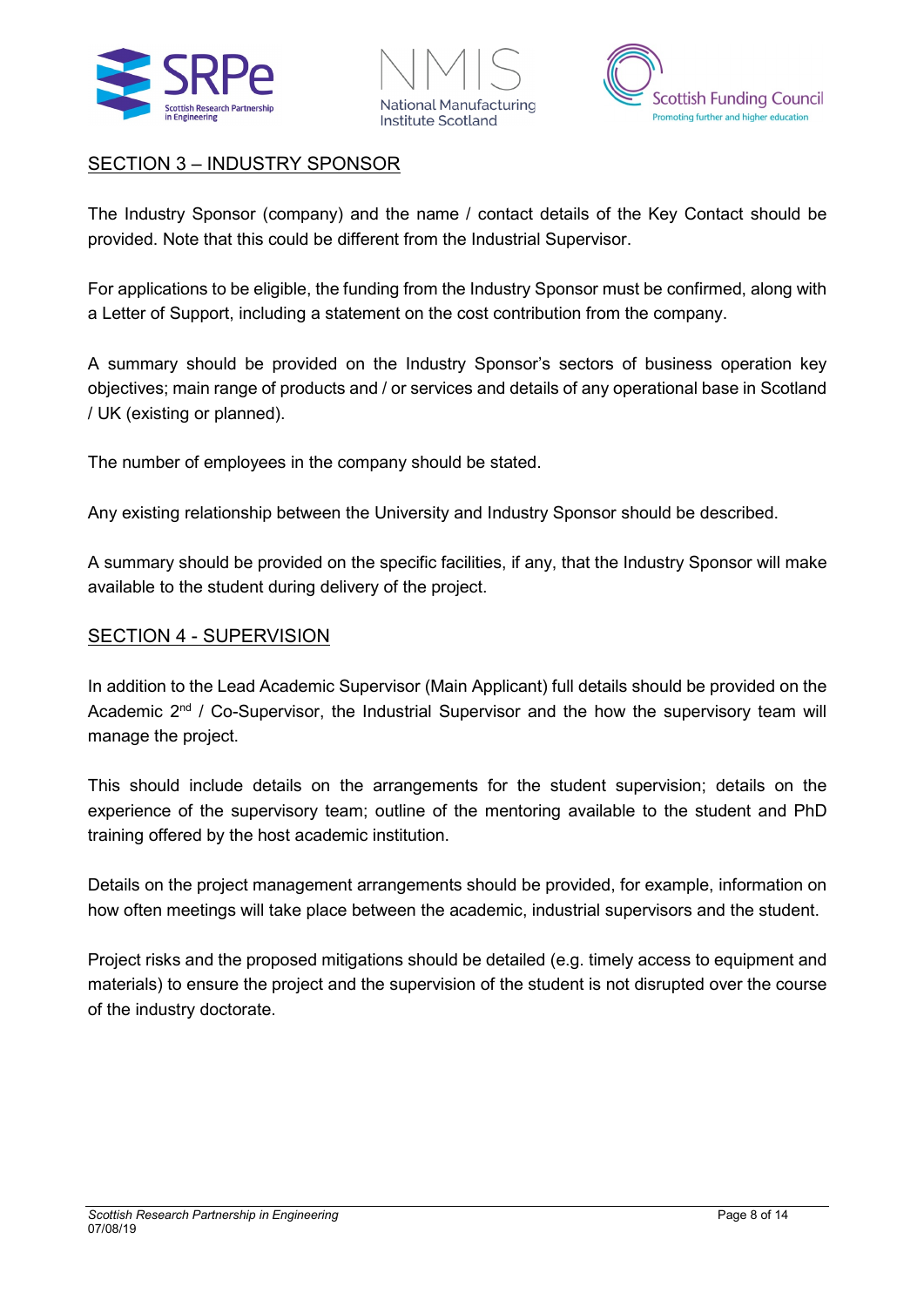





#### SECTION 5 - STUDENT

NMIS-IDP projects under this call will be awarded to successful applicants in December 2019. Projects will ideally commence (following student registration) in January 2020, however projects with start dates between 1<sup>st</sup> January 2020 and 31<sup>st</sup> March 2020 (to allow for student recruitment) will be acceptable. Further extensions may be considered by SRPe based on a formal request by the applicant.

Within the Application Form, assuming the student has been identified, the name of the student should be provided and details on student qualifications (undergraduate and postgraduate) with details on where and when obtained.

The student residency status should be confirmed (Home / EU / International). Note that funding is offered at Home / EU Rates only. If the student is International full details should be provided on the additional funding value and source to cover the additional international fees.

If the student has not yet been identified details should be provided on the status of the student recruitment and the intended student and registration / project start date.

As part of the application, where a student has been identified, the student CV and copies of the academic (undergraduate and postgraduate) qualifications should be submitted.

#### SECTION 6 - FUNDING

The Applicant should provide a full breakdown of the industry doctorate project budget, including any additional contributions made by the university (Applicant), Industry Sponsor and other external sources. These include 'Project Delivery Costs' and all 'In-kind' contributions.

The Applicant should complete the grey shaded boxes in the financial table in the application form.

#### Fees & Stipend

The grey boxes in the table should be completed to reflect the **actual amounts**.

**The NMIS-IDP programme will provide fees and stipend of up to £10K and £30K respectively.**  This represents matched (50%) funding over the four-year doctorate of the average Home / EU rate fees (total £20K) and stipend (total £60K).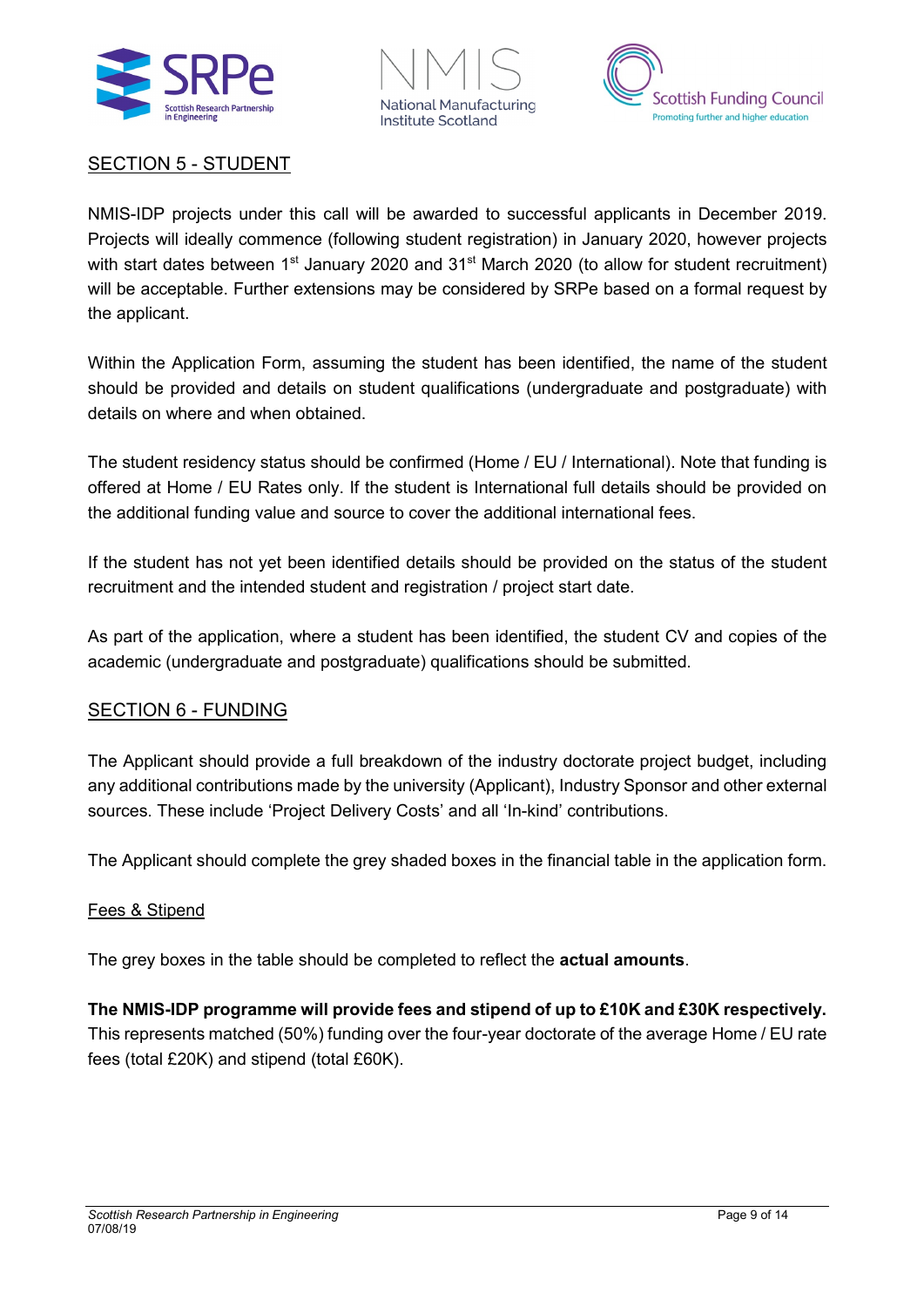





The expected distribution of fees and stipend is shown below:

| NMIS-IDP                | 50% (capped at up to £10K fees and £30K stipend) |
|-------------------------|--------------------------------------------------|
| <b>Industry Sponsor</b> | 40% (minimum threshold)                          |
| University              | 10% (maximum)                                    |

The maximum NMIS-IDP contributions are shown in column '1' of the table. If the total fees charged by the university (over the four-year doctorate) will be less than £20K, then **the values shown in column '1' of the table for fees and stipend should be reduced accordingly**, ensuring they match the totals of columns '2' and '3' of the table.

Note there is a **minimum threshold for Industry Sponsor contributions of 40%** as shown above.

Industry Sponsor contributions in excess of 40% (up to the maximum of 100%) are to be encouraged where appropriate. This flexibility is built in to reflect that there may be a range of different IP requirements across the programme depending on Industry Sponsor needs.

#### International Student Fees:

If the student is from outside of the EU, please indicate in the 'Other' column '4' of the table the additional source of funding to cover the shortfall in fees in relation to international students. These additional fees should be covered by the university / Industry Sponsor, or other source (if so please name the source in column '4' of the table).

#### Enhanced Stipend:

The stipend level through this scheme is based on £15K per annum over four years. Enhanced stipends can be offered at the discretion of the University / Industry Sponsor. Any enhancement must be provided by the University / Industry Sponsor. The NMIS-IDP stipend contribution is capped at £30K for a four-year project.

#### Project Delivery Costs and Total In-Kind Contribution

Additional Project Delivery Costs must be provided by the University / Industry Partner.

A minimum of £10K is recommended to cover travel, training, and other project delivery expenses. However, for some projects sums significantly in excess of this may be required for project delivery and should be fully identified in the table by completing the grey boxes in the table and adding new lines as appropriate.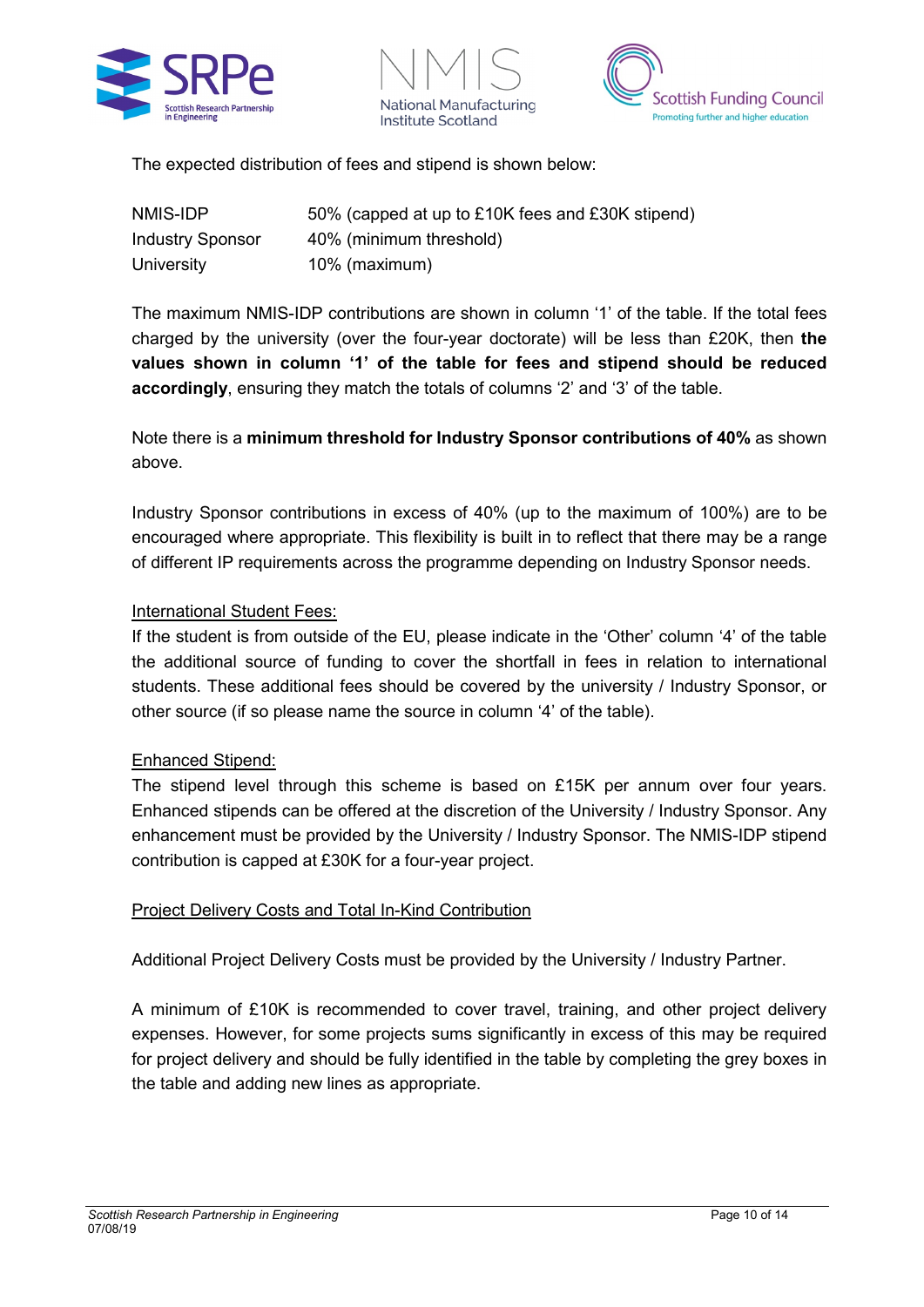





#### SECTION 7 – DATA PROTECTION

As part of the NMIS Industry Doctorate Programme (NMIS-IDP) application process, SRPe collects and processes personal data from application forms. We are committed to being transparent about how we collect and use that data, and to fulfilling data protection obligations. Full details on SRPe's approach to data management in relation to the NMIS-IDP application data are provided in Section 10 of these guidelines.

#### SECTION 8 – APPLICANT SIGNATURE & INSTITUTIONAL APPROVAL

Applicants must ensure that the application form is signed by an authorised institutional approver (i.e. Dean of Engineering / Research / Head of School).

Applications submitted without institutional sign off will not be eligible for funding.

# 5. INTELLECTUAL PROPERTY

Intellectual property arrangements should be agreed between the academic institution and industry sponsor.

Details must be provided on the Application Form regarding SRPe / NMIS access to outputs and Intellectual Property. Details must also be provided on how the Intellectual Property generated within the project will be agreed between the university, Industry Sponsor (company) and the student, including details on how the outputs and outcomes of the research project will be published in the public domain including details on, and reasons for any restrictions on this.

## 6. SUPPORTING DOCUMENTS

Applications to the NMIS-IDP must be accompanied by the following supporting documents:

- A Letter of Support from the Industry Sponsor, including a statement on their cost contribution to the project
- Student CV and copies of academic (undergraduate & postgraduate) qualifications (if the student has been identified)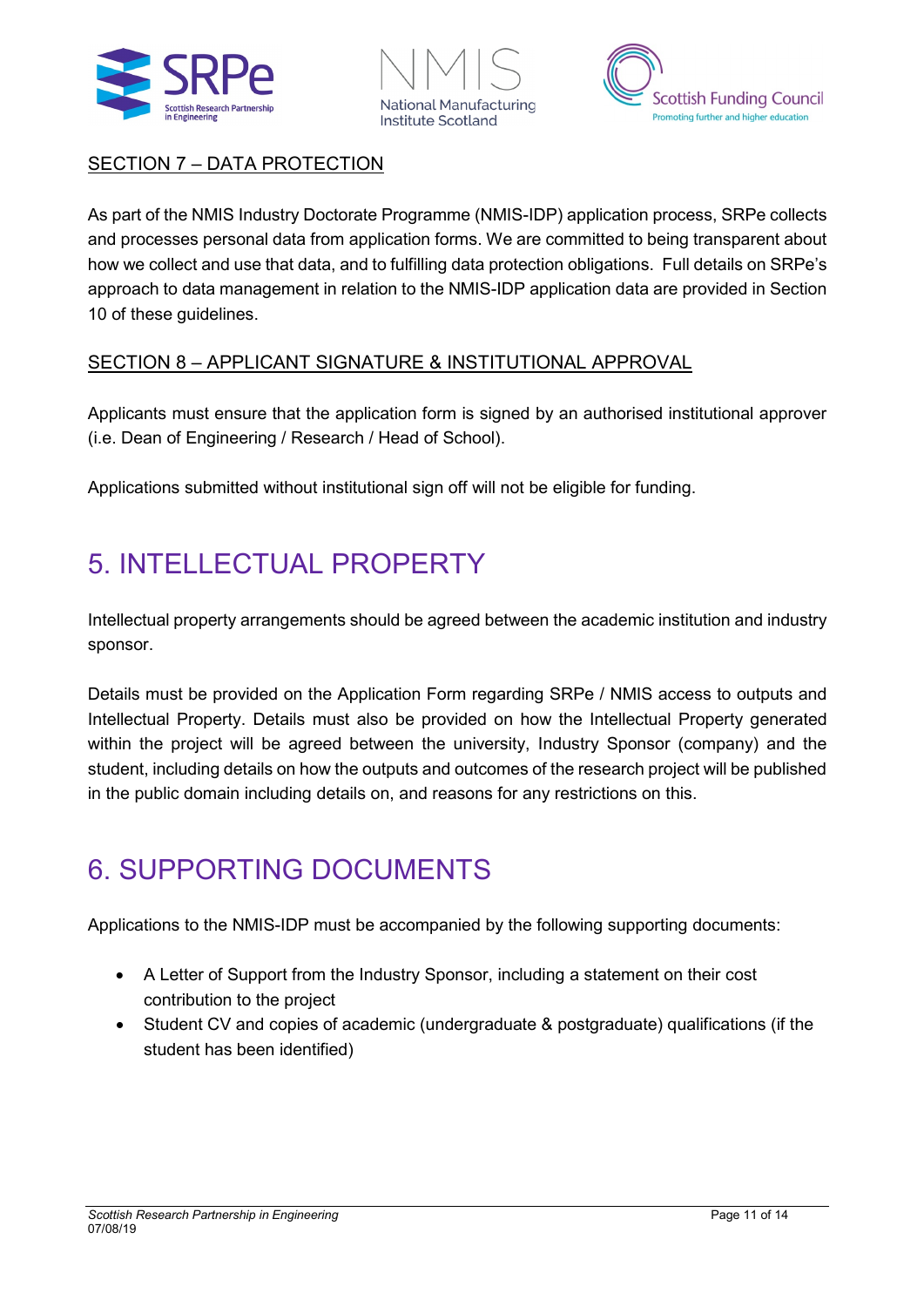





### 7. REVIEW AND ASSESSMENT PROCESS

Following initial eligibility checks applications to the NMIS-IDP will go through a formal review and assessment process involving the SRPe Advanced Manufacturing Thematic Leadership Group, the SRPe Board and NMIS Planning & Delivery Group (comprised of key NMIS stakeholders across academia, government and public sector agencies).

SRPe will provide feedback to unsuccessful applicants. Unsuccessful applications may be resubmitted to future NMIS-IDP calls.

## 8. AWARDS AND CONDITIONS OF AWARD

Following the review process, applicants will be notified of the outcome via email by 2<sup>nd</sup> December 2019. This will be followed up by formal Offer of Award within approximately one week.

On notification of an award, successful applicants will be required to confirm acceptance of the award via email.

The funds will be transferred directly to the applicant's institution upon receipt of student registration details. The institution will be responsible for managing the award in accordance with the NMIS-IDP Terms & Conditions, and in accordance with the financial and overall postgraduate research regulations of their host institutions.

## 9. TIMELINE

This call will fund NMIS-IDP projects commencing in January 2020. The table below outlines the key dates for the call.

| <b>Call Opened</b>                        | w/c 5 <sup>th</sup> August 2019 |
|-------------------------------------------|---------------------------------|
| <b>Application Deadline</b>               | 18th October 2019               |
| <b>Notification of Award</b>              | 2 <sup>nd</sup> December 2019   |
| Project Start Date / Student Registration | January 2020                    |
| Student Registration Final Deadline*      | 31 <sup>st</sup> March 2020     |

\*Any request to extend student registration / project start date beyond Final Deadline of 31<sup>st</sup> March 2020 must be made in writing to SRPe.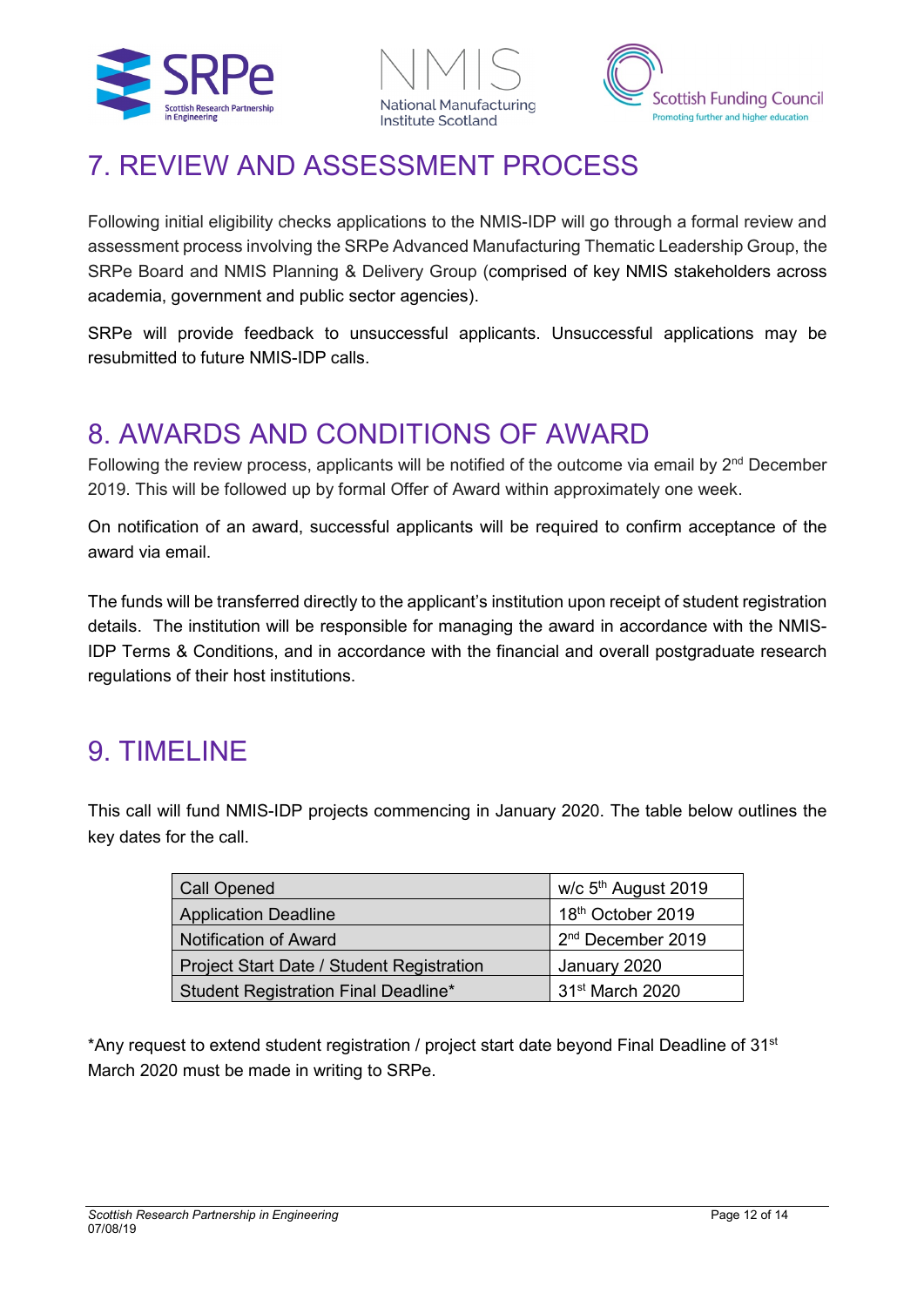





### 10. DATA PROTECTION

As part of the NMIS Industry Doctorate Programme (NMIS-IDP) application process, SRPe collects and processes personal data from application forms. We are committed to being transparent about how we collect and use that data, and to fulfilling data protection obligations.

• *What personal information does SRPe collect from NMIS-IDP applications?*

When you apply for an NMIS-IDP Award, we ask you to provide your name, job title, email address, contact address and phone number. You are also asked to provide the name, job title, email address, contact address and phone number of the Academic  $2<sup>nd</sup>$  / Co-Supervisor and the Industry Supervisor. We also ask for the name of the student and copies of their CV and academic (undergraduate & postgraduate) qualifications (assuming that the student has been identified)

• *Why does SRPe collect this data?*

SRPe will use information provided on the NMIS-IDP Application Form and the additionally requested documentation for the purpose of processing the application to assess its eligibility and suitability for support. If the application is successful, SRPe will use the information for administration, management and reporting purposes, including carrying out appropriate checks, audits and marketing.

Scottish Government, Scottish Funding Council (SFC) and National Manufacturing Institute Scotland (NMIS) Planning & Delivery Group (comprised of key NMIS stakeholder across academia, government and public sector agencies) may use high level project data and abstract information for marketing purposes.

• *How is the data stored and who has access to it?* 

SRPe will store data relating to NMIS-IDP applications using approved secure procedures. As part of the review and approval process the following parties will have access to application data and will process the data in accordance with their individual organisations' data protection policies:

- SRPe Executive Team and SRPe Board
- SRPe Application Review Team (comprised of academics from SRPe partner institutions)
- NMIS Planning & Delivery Group (comprised of key NMIS stakeholder across academia, government and public sector agencies).